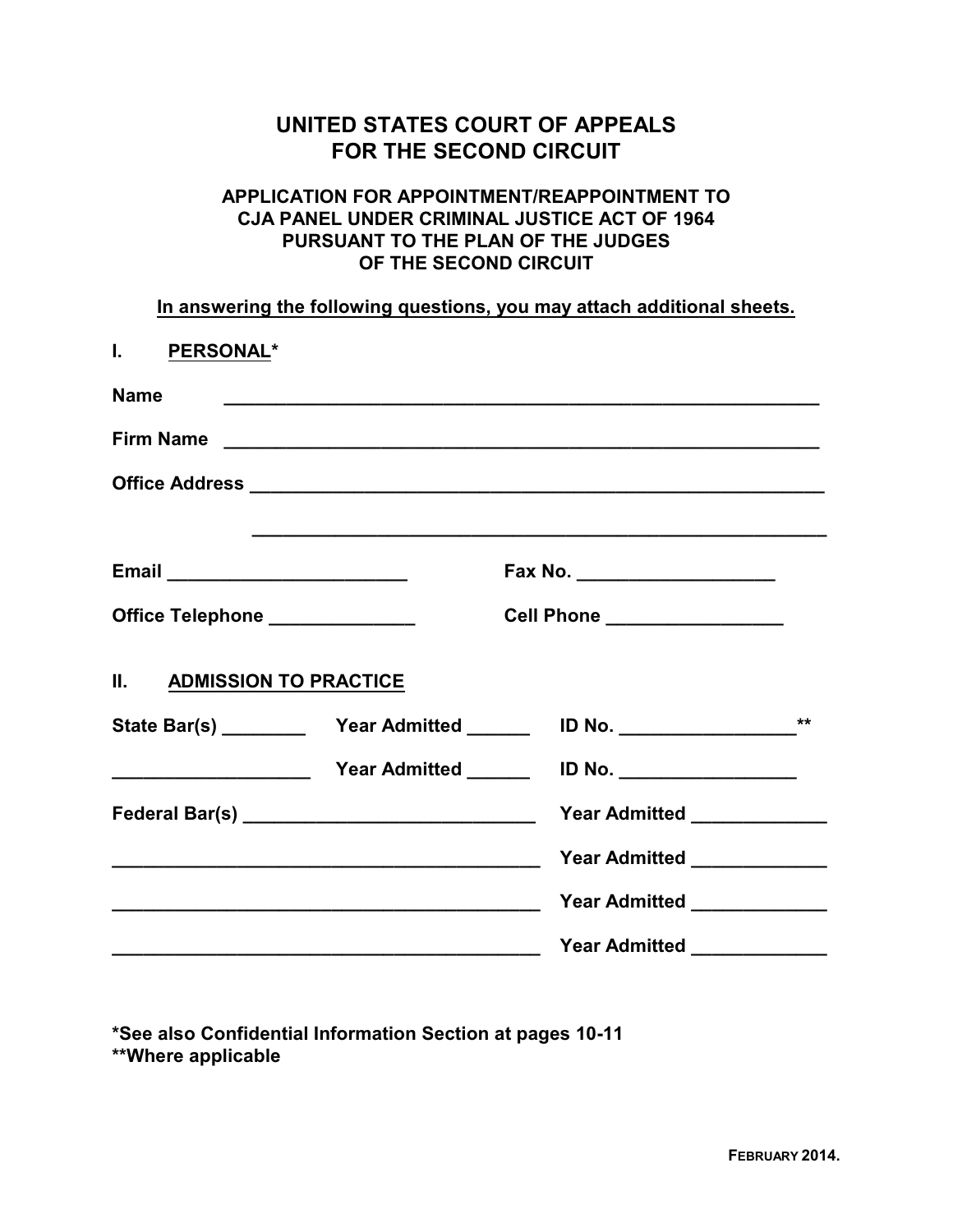**Are you a member in good standing of each of the Bars listed above\_\_\_\_\_\_\_\_\_\_? If not, please list Bar(s) in which you are no longer in good standing and explain why.**

**\_\_\_\_\_\_\_\_\_\_\_\_\_\_\_\_\_\_\_\_\_\_\_\_\_\_\_\_\_\_\_\_\_\_\_\_\_\_\_\_\_\_\_\_\_\_\_\_\_\_\_\_\_\_\_\_\_\_\_\_\_\_\_\_\_\_\_\_\_**

| Ш.  |                        | <b>EDUCATION</b>                                                                                                                                                                                                                                                                                                                 |  |  |  |
|-----|------------------------|----------------------------------------------------------------------------------------------------------------------------------------------------------------------------------------------------------------------------------------------------------------------------------------------------------------------------------|--|--|--|
|     |                        | A. Law School Attended<br><u> 1989 - Johann Barn, margaret eta idazlea (h. 1989).</u>                                                                                                                                                                                                                                            |  |  |  |
|     |                        | B. Dates Attended and Degree Received Manuscripture and Manuscripture and Degree Received                                                                                                                                                                                                                                        |  |  |  |
|     |                        | C. List Law Review or Law Journal Memberships and Authored Articles or                                                                                                                                                                                                                                                           |  |  |  |
|     |                        | D. College Attended, Degree and Date of Graduation _____________________________                                                                                                                                                                                                                                                 |  |  |  |
|     |                        |                                                                                                                                                                                                                                                                                                                                  |  |  |  |
|     |                        |                                                                                                                                                                                                                                                                                                                                  |  |  |  |
|     |                        |                                                                                                                                                                                                                                                                                                                                  |  |  |  |
| IV. | <b>WORK EXPERIENCE</b> |                                                                                                                                                                                                                                                                                                                                  |  |  |  |
|     |                        | A. List in reverse chronological order each legal position you have held since<br>graduating from law school. Include dates for each position. For the three<br>most recent positions you have held within the last 15 years, list the name,<br>address and telephone number of a supervisor or partner with whom you<br>worked. |  |  |  |

**\_\_\_\_\_\_\_\_\_\_\_\_\_\_\_\_\_\_\_\_\_\_\_\_\_\_\_\_\_\_\_\_\_\_\_\_\_\_\_\_\_\_\_\_\_\_\_\_\_\_\_\_\_\_\_\_\_\_\_\_\_\_**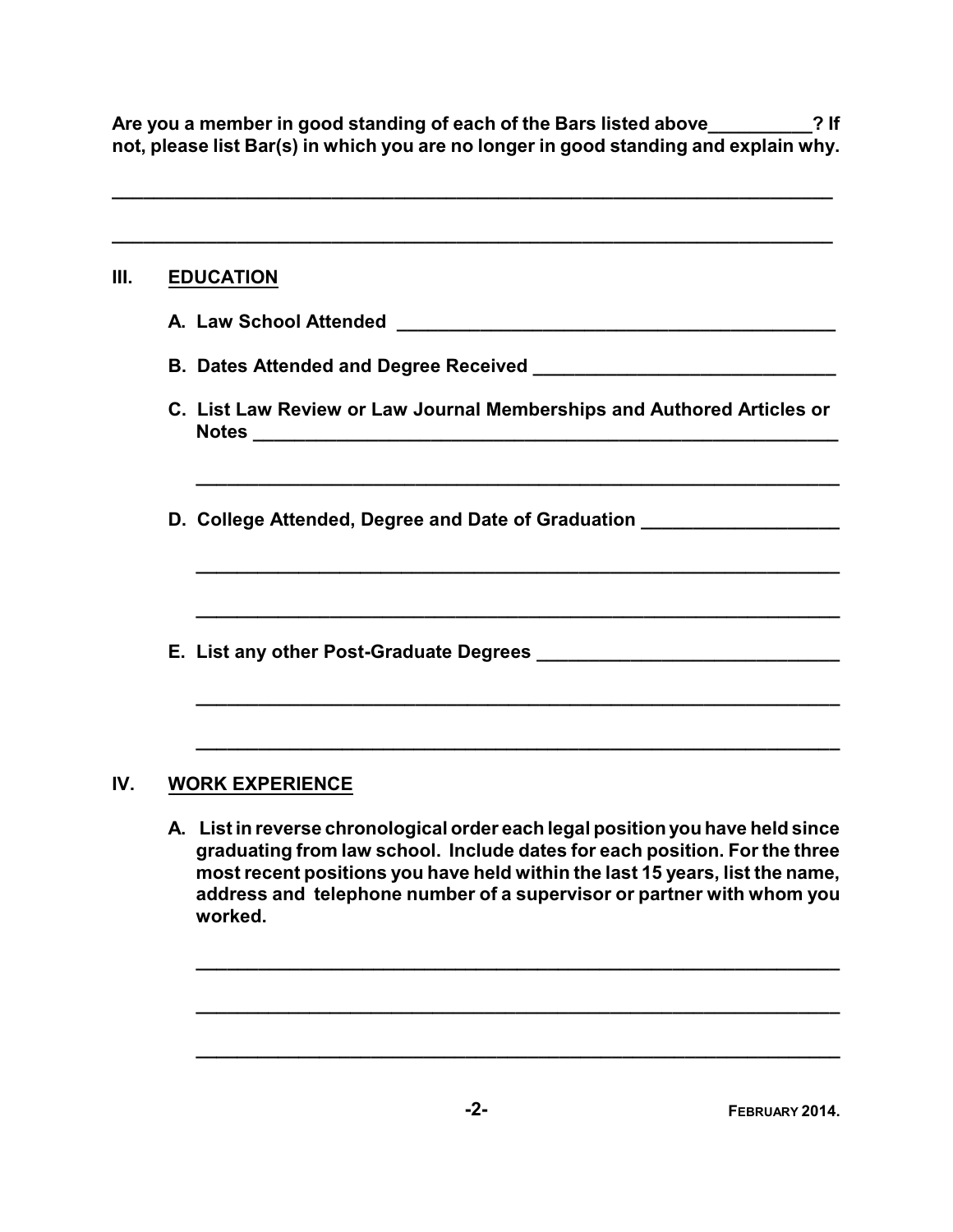## **V. PRIOR CJA EXPERIENCE**

| A. Are you presently a member of this panel?                                                                                                                                                                                     |
|----------------------------------------------------------------------------------------------------------------------------------------------------------------------------------------------------------------------------------|
| B. Have you previously served on this panel?<br>dates of service.                                                                                                                                                                |
| C. Approximately how many cases in the last five (5) years have been<br>assigned to you per year during your panel service?                                                                                                      |
| D. Have you been or are you presently a member of any state appellate CJA<br>Panel? ________________ If so, list such state appellate service with the dates<br>of service and if terminated, state the reasons for termination. |
| E. Have you been or are you presently a member of any state appellate panel?<br>If so, list such state appellate service with the dates of<br>service and if terminated, state the reasons for termination.                      |
|                                                                                                                                                                                                                                  |

**\_\_\_\_\_\_\_\_\_\_\_\_\_\_\_\_\_\_\_\_\_\_\_\_\_\_\_\_\_\_\_\_\_\_\_\_\_\_\_\_\_\_\_\_\_\_\_\_\_\_\_\_\_\_\_\_\_\_\_\_\_\_**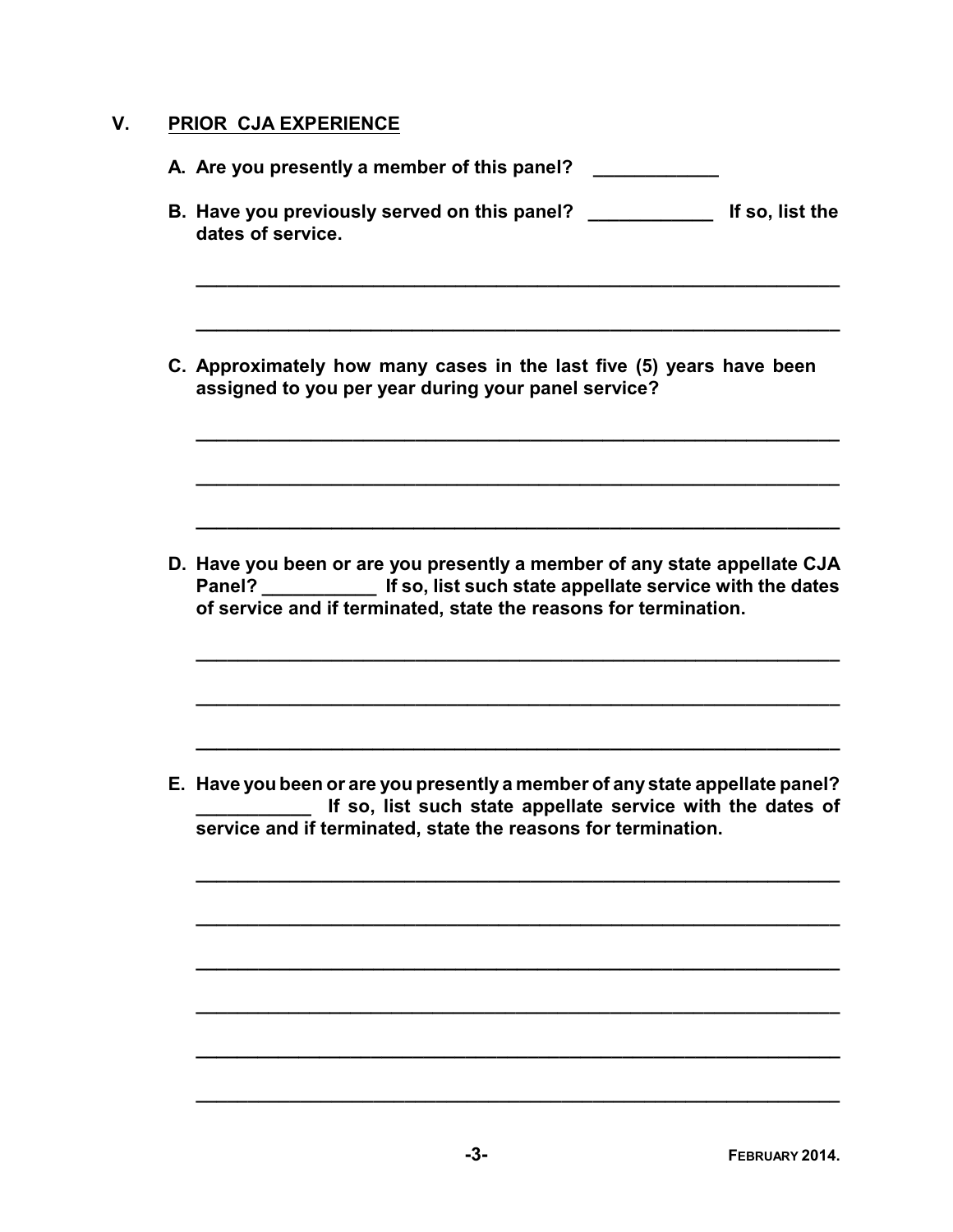|    | F. Approximately how many cases in the last five (5) years have been<br>assigned to you per year during your other panel service?                                                                                                                                   |
|----|---------------------------------------------------------------------------------------------------------------------------------------------------------------------------------------------------------------------------------------------------------------------|
|    | G. List any other panels in the federal courts of which you have been a<br>member, such as the death penalty panel. If so, list any capital cases or<br>other cases you have been assigned.                                                                         |
|    | H. With the exception of an Anders motion being granted or the retention of<br>a private attorney by a defendant, have you ever been relieved from an<br>assignment by the Court for any other reason? ___________ If so, list the<br>case, panel, date and reason? |
| L. | Have you previously applied for appointment to this panel but were not<br>appointed? _________________ If so, list the date of each application.                                                                                                                    |
|    |                                                                                                                                                                                                                                                                     |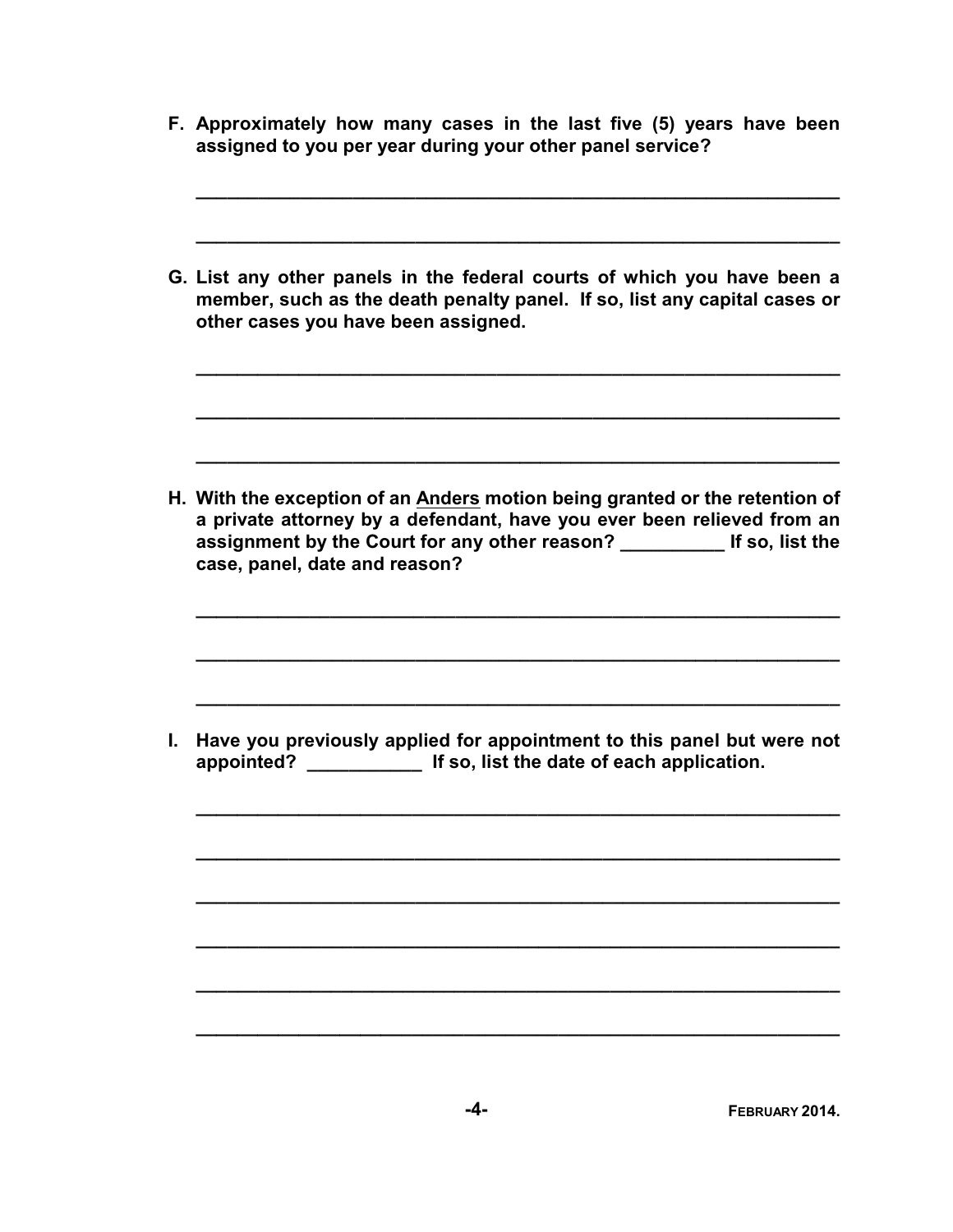## **VI. PREVIOUS APPELLATE EXPERIENCE**

### **A. Federal Appeals**

|  | 1. Approximately how many appeals have you handled in federal criminal<br>and federal habeas corpus proceedings during the last five years? |  |  |
|--|---------------------------------------------------------------------------------------------------------------------------------------------|--|--|
|  | 2. Of those, about how many were in the Second Circuit?                                                                                     |  |  |
|  | 3. About how many did you handle in other circuits?                                                                                         |  |  |
|  | 4. List the other circuits <b>Allection</b>                                                                                                 |  |  |
|  | <b>B. State Appeals</b>                                                                                                                     |  |  |
|  | 1. Approximately how many state court criminal appeals have you<br>handled during the last five (5) years?                                  |  |  |

#### **C. Briefs in Most Recent Appeals\***

**1. List the five most recent Second Circuit appeals you have handled in criminal or habeas corpus cases. Do not include Anders cases. For each of the appeals listed, enclose a copy of your brief and your reply brief if you filed one. Please indicate whether you represented the government, the petitioner, or the defendant; give the name and Second Circuit docket number of the case; state whether there was a written opinion or summary order, provide a case citation, and attach a copy of the opinion or order. In addition, indicate whether you wrote the brief and argued the case; and provide the names, addresses and telephone numbers of co-counsel and your opponent(s) listed on the briefs: If you have not handled five criminal or habeas corpus cases in the Second Circuit, list the most recent cases you have handled in other federal or state appellate courts.**

**\_\_\_\_\_\_\_\_\_\_\_\_\_\_\_\_\_\_\_\_\_\_\_\_\_\_\_\_\_\_\_\_\_\_\_\_\_\_\_\_\_\_\_\_\_\_\_\_\_\_\_\_\_\_\_\_\_\_\_**

**\*You may supplement this list with the names and briefs of any other cases you wish the CJA Committee to consider.**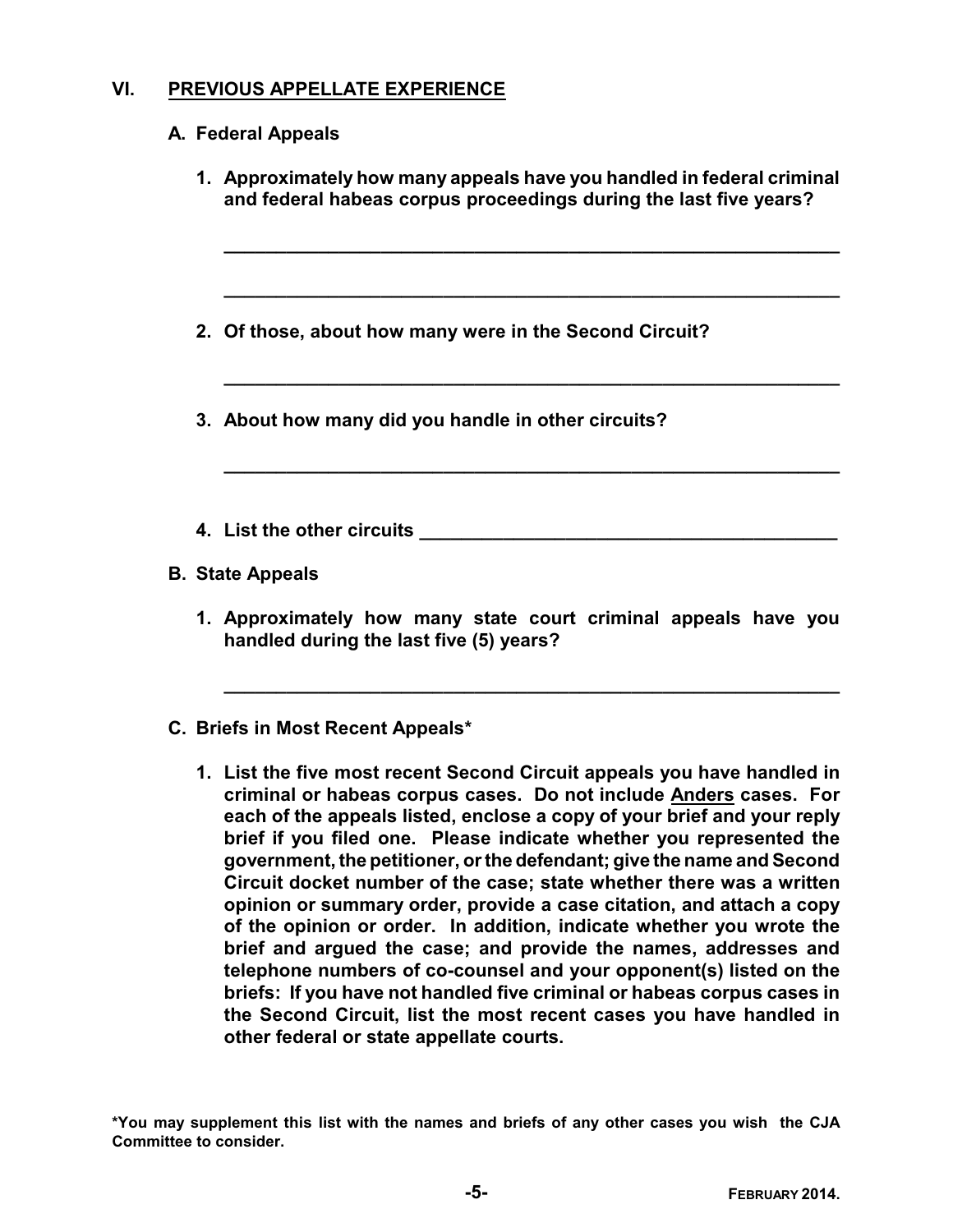| 1. | <u> 1989 - Johann John Stein, markin fan it fjort fan it fjort fan it fjort fan it fjort fan it fjort fan it fjort fan it fjort fan it fjort fan it fjort fan it fjort fan it fjort fan it fjort fan it fjort fan it fjort fan i</u> |
|----|--------------------------------------------------------------------------------------------------------------------------------------------------------------------------------------------------------------------------------------|
|    |                                                                                                                                                                                                                                      |
|    |                                                                                                                                                                                                                                      |
| 2. |                                                                                                                                                                                                                                      |
|    |                                                                                                                                                                                                                                      |
|    |                                                                                                                                                                                                                                      |
|    |                                                                                                                                                                                                                                      |
|    | $\overline{\mathbf{3.}}$ $\overline{\phantom{1}}$                                                                                                                                                                                    |
|    |                                                                                                                                                                                                                                      |
|    |                                                                                                                                                                                                                                      |
| 4. |                                                                                                                                                                                                                                      |
|    |                                                                                                                                                                                                                                      |
|    |                                                                                                                                                                                                                                      |
|    |                                                                                                                                                                                                                                      |
|    |                                                                                                                                                                                                                                      |
|    |                                                                                                                                                                                                                                      |
|    |                                                                                                                                                                                                                                      |
|    |                                                                                                                                                                                                                                      |

D. If you have not handled five criminal or habeas cases in the Second Circuit in the last five years, how many civil appeals have you handled in the Second Circuit or any other federal circuit in the last five (5) years?

Please list these cases including the name of the case and docket number.

- 1.  $\overline{\phantom{a}}$  1.  $\overline{\phantom{a}}$  1.  $\overline{\phantom{a}}$  1.  $\overline{\phantom{a}}$  1.  $\overline{\phantom{a}}$  1.  $\overline{\phantom{a}}$  1.  $\overline{\phantom{a}}$  1.  $\overline{\phantom{a}}$  1.  $\overline{\phantom{a}}$  1.  $\overline{\phantom{a}}$  1.  $\overline{\phantom{a}}$  1.  $\overline{\phantom{a}}$  1.  $\overline{\phantom{a}}$  1.  $\overline{\phantom{a}}$  1.  $\overline{\phantom{$
- $2.$
- $3.$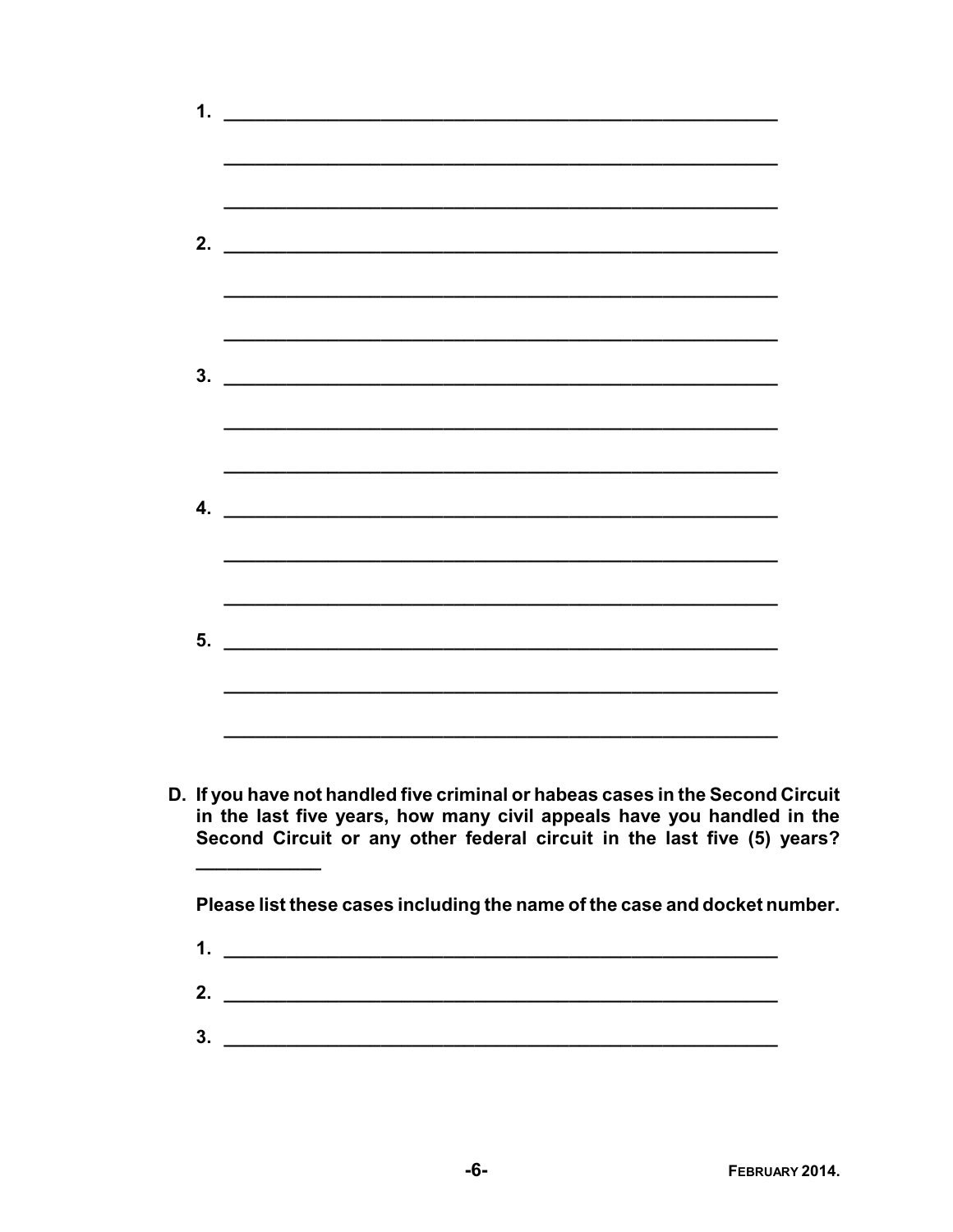#### **VII. FOREIGN LANGUAGES**

**A. Do you speak any foreign languages? \_\_\_\_\_\_\_\_\_\_\_\_\_ If so, list the foreign languages you speak, state whether you can read any of the foreign languages and describe your level of fluency.**

**\_\_\_\_\_\_\_\_\_\_\_\_\_\_\_\_\_\_\_\_\_\_\_\_\_\_\_\_\_\_\_\_\_\_\_\_\_\_\_\_\_\_\_\_\_\_\_\_\_\_\_\_\_\_\_\_\_\_\_\_\_\_**

**\_\_\_\_\_\_\_\_\_\_\_\_\_\_\_\_\_\_\_\_\_\_\_\_\_\_\_\_\_\_\_\_\_\_\_\_\_\_\_\_\_\_\_\_\_\_\_\_\_\_\_\_\_\_\_\_\_\_\_\_\_\_**

**\_\_\_\_\_\_\_\_\_\_\_\_\_\_\_\_\_\_\_\_\_\_\_\_\_\_\_\_\_\_\_\_\_\_\_\_\_\_\_\_\_\_\_\_\_\_\_\_\_\_\_\_\_\_\_\_\_\_\_\_\_\_**

#### **VIII. FEDERAL RULES; CLE**

- **A. Are you familiar with Title 18 and the habeas corpus provisions of Title 28 of the United States Code, the Federal Rules of Appellate Procedure, the Second Circuit Local Rules, the Federal rules of Criminal Procedure and the Sentencing Guidelines? \_\_\_\_\_\_\_\_\_\_\_\_\_\_\_\_\_\_\_\_\_\_\_\_\_\_\_\_\_\_\_\_\_\_\_\_\_**
- **B. Are you in compliance with the CLE requirements as required by the State(s) in which you are admitted? \_\_\_\_\_\_\_\_\_\_\_\_\_ If not, please explain.**

**\_\_\_\_\_\_\_\_\_\_\_\_\_\_\_\_\_\_\_\_\_\_\_\_\_\_\_\_\_\_\_\_\_\_\_\_\_\_\_\_\_\_\_\_\_\_\_\_\_\_\_\_\_\_\_\_\_\_\_\_\_\_**

**\_\_\_\_\_\_\_\_\_\_\_\_\_\_\_\_\_\_\_\_\_\_\_\_\_\_\_\_\_\_\_\_\_\_\_\_\_\_\_\_\_\_\_\_\_\_\_\_\_\_\_\_\_\_\_\_\_\_\_\_\_\_**

**\_\_\_\_\_\_\_\_\_\_\_\_\_\_\_\_\_\_\_\_\_\_\_\_\_\_\_\_\_\_\_\_\_\_\_\_\_\_\_\_\_\_\_\_\_\_\_\_\_\_\_\_\_\_\_\_\_\_\_\_\_\_**

**\_\_\_\_\_\_\_\_\_\_\_\_\_\_\_\_\_\_\_\_\_\_\_\_\_\_\_\_\_\_\_\_\_\_\_\_\_\_\_\_\_\_\_\_\_\_\_\_\_\_\_\_\_\_\_\_\_\_\_\_\_\_**

**\_\_\_\_\_\_\_\_\_\_\_\_\_\_\_\_\_\_\_\_\_\_\_\_\_\_\_\_\_\_\_\_\_\_\_\_\_\_\_\_\_\_\_\_\_\_\_\_\_\_\_\_\_\_\_\_\_\_\_\_\_\_**

**\_\_\_\_\_\_\_\_\_\_\_\_\_\_\_\_\_\_\_\_\_\_\_\_\_\_\_\_\_\_\_\_\_\_\_\_\_\_\_\_\_\_\_\_\_\_\_\_\_\_\_\_\_\_\_\_\_\_\_\_\_\_**

**\_\_\_\_\_\_\_\_\_\_\_\_\_\_\_\_\_\_\_\_\_\_\_\_\_\_\_\_\_\_\_\_\_\_\_\_\_\_\_\_\_\_\_\_\_\_\_\_\_\_\_\_\_\_\_\_\_\_\_\_\_\_**

**\_\_\_\_\_\_\_\_\_\_\_\_\_\_\_\_\_\_\_\_\_\_\_\_\_\_\_\_\_\_\_\_\_\_\_\_\_\_\_\_\_\_\_\_\_\_\_\_\_\_\_\_\_\_\_\_\_\_\_\_\_\_**

**\_\_\_\_\_\_\_\_\_\_\_\_\_\_\_\_\_\_\_\_\_\_\_\_\_\_\_\_\_\_\_\_\_\_\_\_\_\_\_\_\_\_\_\_\_\_\_\_\_\_\_\_\_\_\_\_\_\_\_\_\_\_**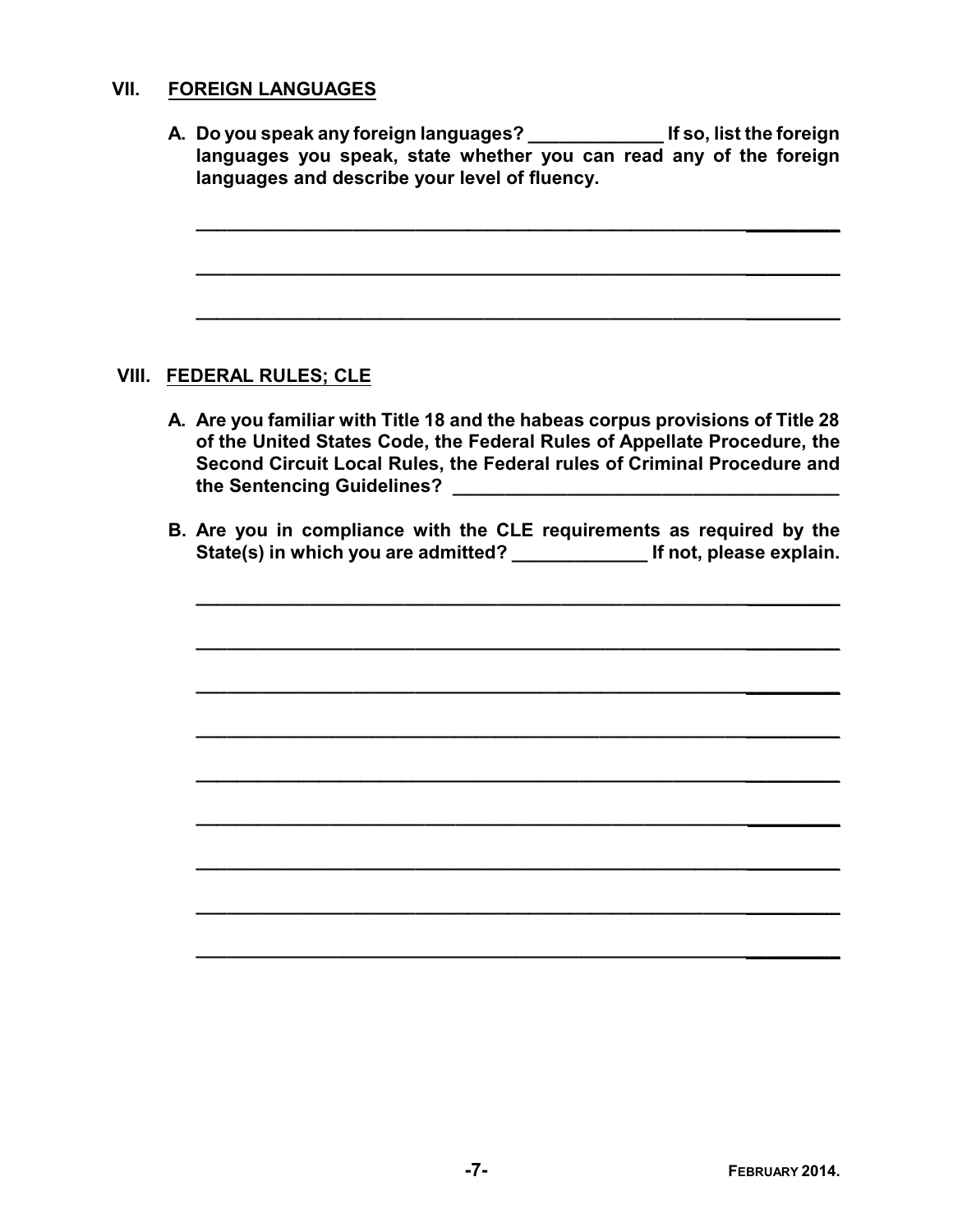|  | 1. Have you attended CLE or other training programs focusing on federal  |
|--|--------------------------------------------------------------------------|
|  | criminal and federal appellate practice during the last three (3) years? |
|  | If so, please list the programs you have attended or                     |
|  | participated in during that time period.                                 |

**\_\_\_\_\_\_\_\_\_\_\_\_\_\_\_\_\_\_\_\_\_\_\_\_\_\_\_\_\_\_\_\_\_\_\_\_\_\_\_\_\_\_\_\_\_\_\_\_\_\_\_\_\_\_\_\_\_\_\_\_\_\_**

## **IX. OTHER EXPERIENCE**

**A. List any other legal experience which you feel might be helpful in evaluating your competence to serve on this panel. Where appropriate, include the names, addresses and telephone numbers of adversaries, cocounsel and judges.**

#### **X. REFERENCES**

**A. Please list three references who can assess your skills relevant to this panel.**

|    | <b>Name</b> | <b>Address</b> | <b>Telephone No.</b> |  |
|----|-------------|----------------|----------------------|--|
| 1. |             |                |                      |  |
|    |             |                |                      |  |
| 2. |             |                |                      |  |
|    |             |                |                      |  |
| 3. |             |                |                      |  |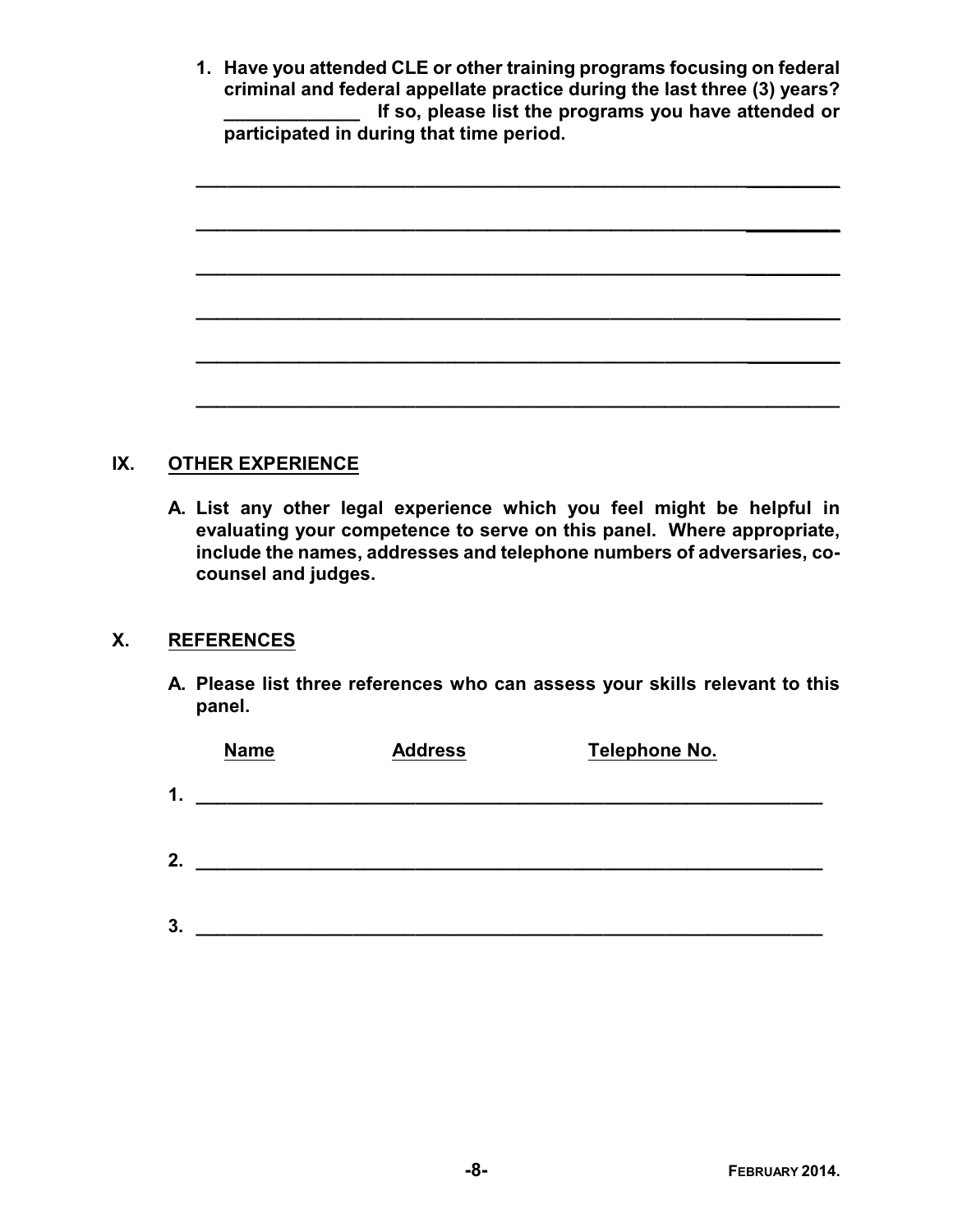## **CERTIFICATION**

**Under the penalties of perjury, I certify that the information contained in this application including the attachments are true and accurate to the best of my knowledge.**

**I also certify that I understand that with the exception of the information contained in the "Personal and Confidential" Section of this Application, this application will not be confidential and will be kept as a public record with the Clerk of Court of the United States Court of Appeals for the Second Circuit.**

**Date Contract Contract Contract Applicant's Signature** 

**Submit an original, plus 3 paper copies of the completed application and your resumé . In addition, send a CD, containing both application and resumé to:** 

> **Office of the Clerk of the Court Thurgood Marshall United States Courthouse 40 Foley Square New York, New York 10007 Phone 212-857-8702**

**\_\_\_\_\_\_\_\_\_\_\_\_\_\_\_ \_\_\_\_\_\_\_\_\_\_\_\_\_\_\_\_\_\_\_\_\_\_\_\_\_\_\_\_\_\_**

**Application packages must be received by 5:00 P.M. on Monday, April 7, 2014.**

**N.B. If you change your address, or if anything occurs that would affect your answers to this application, notice of such change should be sent to Clerk of Court, Catherine O'Hagan Wolfe.**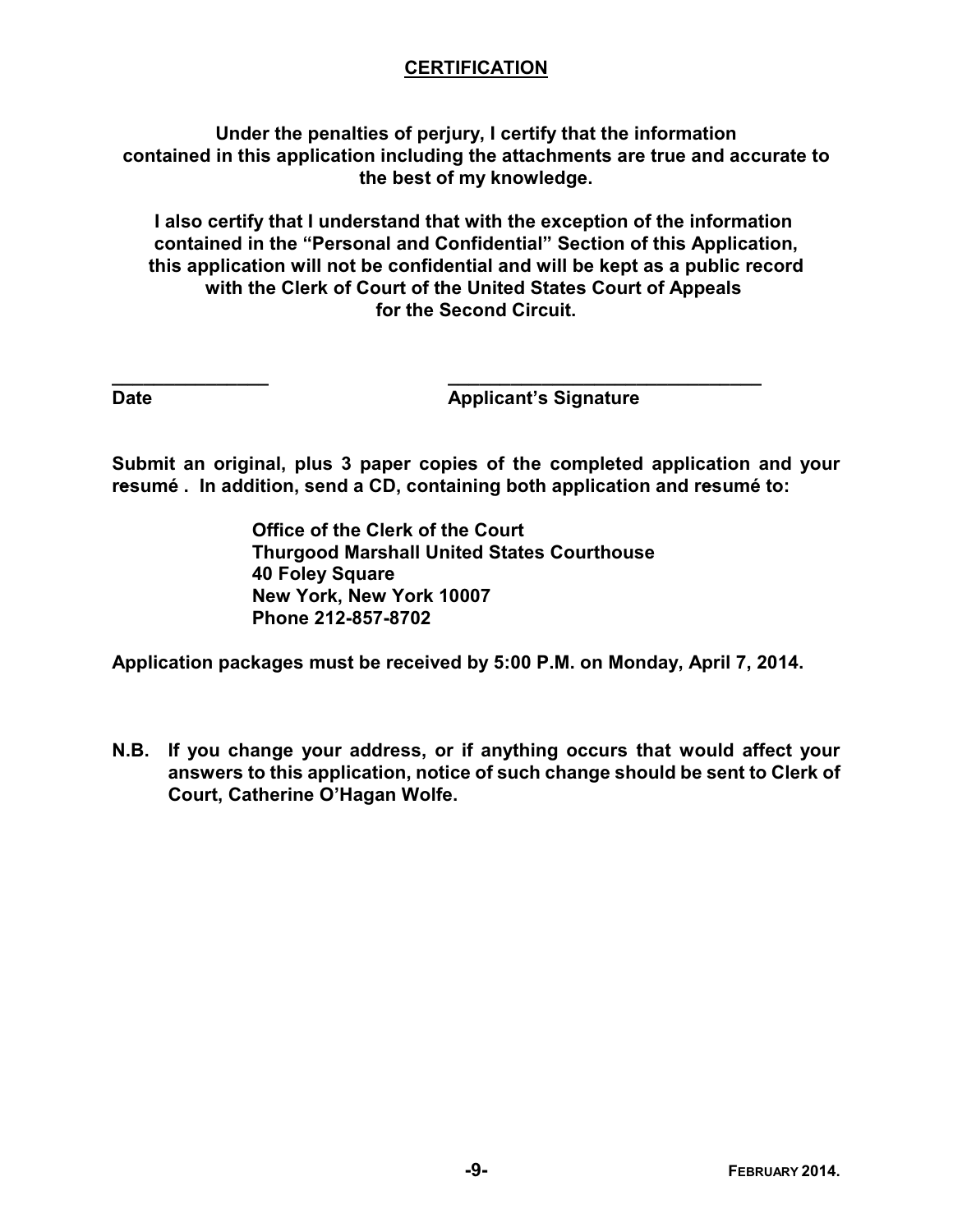# **UNITED STATES COURT OF APPEALS FOR THE SECOND CIRCUIT**

#### **APPLICATION FOR APPOINTMENT/REAPPOINTMENT TO CJA PANEL UNDER CRIMINAL JUSTICE ACT OF 1964 PURSUANT TO THE PLAN OF THE JUDGES OF THE SECOND CIRCUIT**

#### **PERSONAL AND CONFIDENTIAL INFORMATION**

**Name**  $\frac{1}{2}$  **Name**  $\frac{1}{2}$  **Name**  $\frac{1}{2}$  *Name*  $\frac{1}{2}$  *Name*  $\frac{1}{2}$  *Name*  $\frac{1}{2}$  *Name*  $\frac{1}{2}$  *Name*  $\frac{1}{2}$  *Name*  $\frac{1}{2}$  *Name*  $\frac{1}{2}$  *Name*  $\frac{1}{2}$  *Name*  $\frac{1}{2}$ 

**A. Have you ever been arrested, charged or convicted of a crime under any federal, state of local law? \_\_\_\_\_\_\_\_\_\_\_ If so, give the details. Do not include traffic violations punished only by a fine of \$200 or less.** 

**\_\_\_\_\_\_\_\_\_\_\_\_\_\_\_\_\_\_\_\_\_\_\_\_\_\_\_\_\_\_\_\_\_\_\_\_\_\_\_\_\_\_\_\_\_\_\_\_\_\_\_\_\_\_\_\_\_\_**

**\_\_\_\_\_\_\_\_\_\_\_\_\_\_\_\_\_\_\_\_\_\_\_\_\_\_\_\_\_\_\_\_\_\_\_\_\_\_\_\_\_\_\_\_\_\_\_\_\_\_\_\_\_\_\_\_\_\_**

**\_\_\_\_\_\_\_\_\_\_\_\_\_\_\_\_\_\_\_\_\_\_\_\_\_\_\_\_\_\_\_\_\_\_\_\_\_\_\_\_\_\_\_\_\_\_\_\_\_\_\_\_\_\_\_\_\_\_**

**\_\_\_\_\_\_\_\_\_\_\_\_\_\_\_\_\_\_\_\_\_\_\_\_\_\_\_\_\_\_\_\_\_\_\_\_\_\_\_\_\_\_\_\_\_\_\_\_\_\_\_\_\_\_\_\_\_\_**

**\_\_\_\_\_\_\_\_\_\_\_\_\_\_\_\_\_\_\_\_\_\_\_\_\_\_\_\_\_\_\_\_\_\_\_\_\_\_\_\_\_\_\_\_\_\_\_\_\_\_\_\_\_\_\_\_\_\_**

**\_\_\_\_\_\_\_\_\_\_\_\_\_\_\_\_\_\_\_\_\_\_\_\_\_\_\_\_\_\_\_\_\_\_\_\_\_\_\_\_\_\_\_\_\_\_\_\_\_\_\_\_\_\_\_\_\_\_**

**\_\_\_\_\_\_\_\_\_\_\_\_\_\_\_\_\_\_\_\_\_\_\_\_\_\_\_\_\_\_\_\_\_\_\_\_\_\_\_\_\_\_\_\_\_\_\_\_\_\_\_\_\_\_\_\_\_\_**

**\_\_\_\_\_\_\_\_\_\_\_\_\_\_\_\_\_\_\_\_\_\_\_\_\_\_\_\_\_\_\_\_\_\_\_\_\_\_\_\_\_\_\_\_\_\_\_\_\_\_\_\_\_\_\_\_\_\_**

**\_\_\_\_\_\_\_\_\_\_\_\_\_\_\_\_\_\_\_\_\_\_\_\_\_\_\_\_\_\_\_\_\_\_\_\_\_\_\_\_\_\_\_\_\_\_\_\_\_\_\_\_\_\_\_\_\_\_**

**\_\_\_\_\_\_\_\_\_\_\_\_\_\_\_\_\_\_\_\_\_\_\_\_\_\_\_\_\_\_\_\_\_\_\_\_\_\_\_\_\_\_\_\_\_\_\_\_\_\_\_\_\_\_\_\_\_\_**

**\_\_\_\_\_\_\_\_\_\_\_\_\_\_\_\_\_\_\_\_\_\_\_\_\_\_\_\_\_\_\_\_\_\_\_\_\_\_\_\_\_\_\_\_\_\_\_\_\_\_\_\_\_\_\_\_\_\_**

**B. Have you, to your knowledge, ever been the target of a federal, state or local investigation for possible violation of a criminal statute? \_\_\_\_\_\_\_\_\_\_ If so, please give particulars.** 

**C. Have you ever been held in contempt or been the subject of a contempt proceeding? \_\_\_\_\_\_\_\_\_\_\_\_\_ If so, give the particulars.**